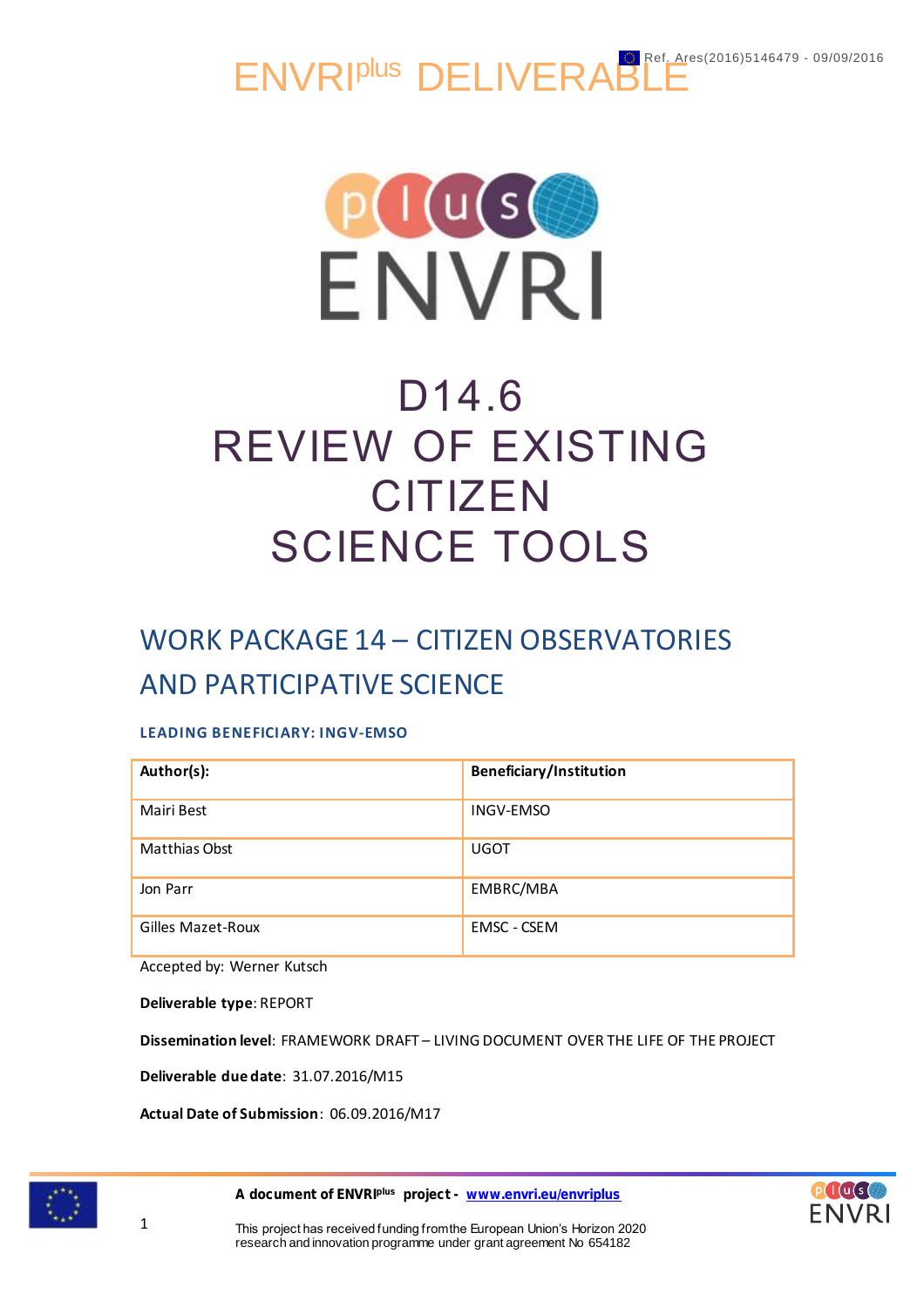Project internal reviewer(s):

| Project internal reviewer(s): | Beneficiary/Institution                                                                                                                                       |
|-------------------------------|---------------------------------------------------------------------------------------------------------------------------------------------------------------|
| Ari Asmi                      | University of Helsinki                                                                                                                                        |
| Jaume Piera                   | Institut de Ciències del Mar ICM-CSIC (external<br>RI, experienced in citizen science, Member of<br>EC Citizen Science Working Group led by<br>Gilles Ollier) |



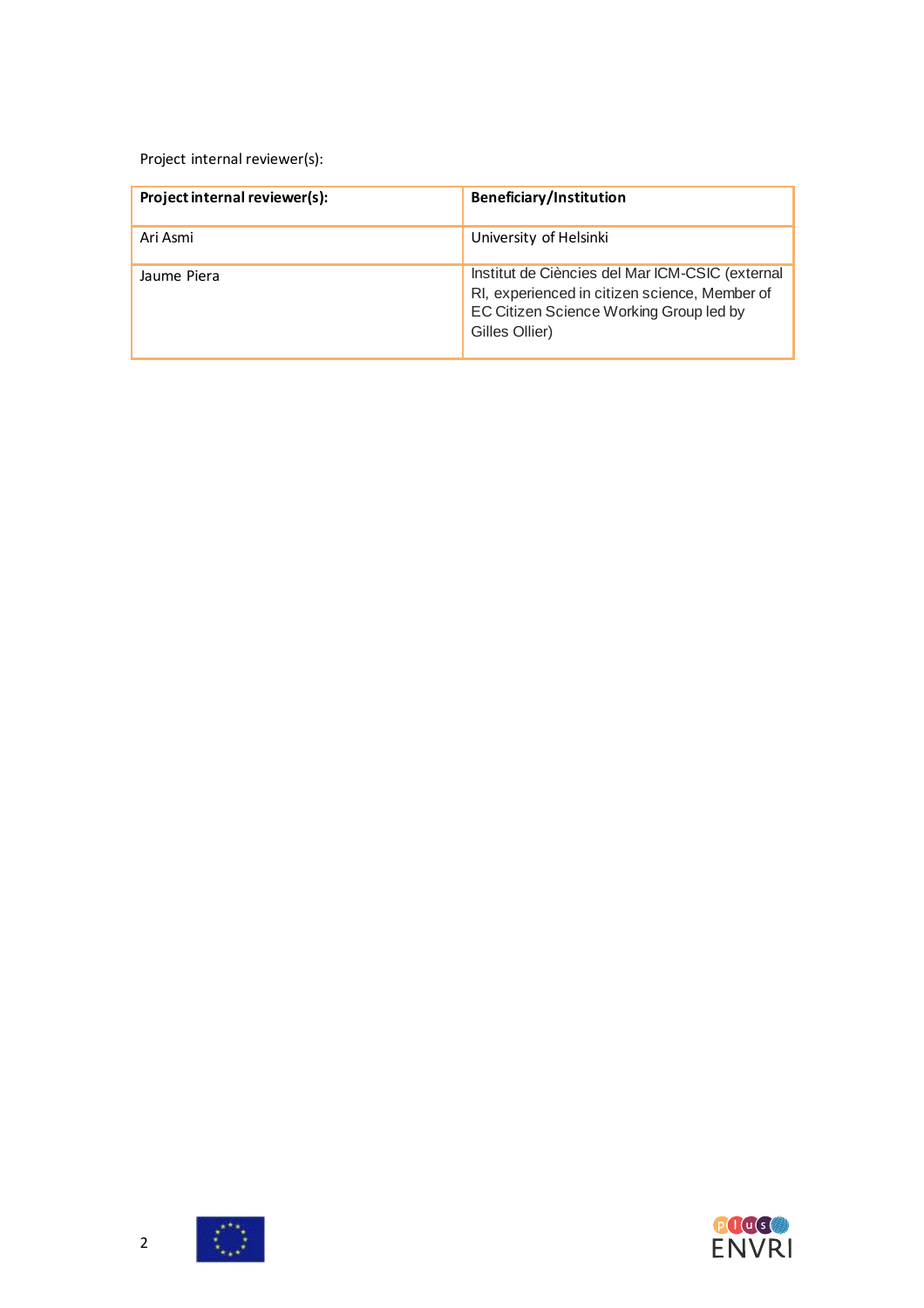#### <span id="page-2-0"></span>ABSTRACT

A necessary component of environmental RI's is and will increasingly become participative or "citizen" science. This is for two key reasons: 1) it raises societal awareness and engagement about environmental change and 2) provides data that is otherwise logistically inaccessible for monitoring change on our planet. This document provides a guide for Research Infrastructures who are considering citizen science programmes, or who wish to provide guidance to their community about entering the citizen science arena.

The components that need to be considered include:

- What can citizen science do for Science and Scientists?
- What can citizen science do for Society?
- How to effectively engage, train, and maintain Citizen Scientists.
- Data systems for acquisition, assessment, access, and analysis of distributed data sources.
- Community Online Platforms: websites, social networks, discussion forums.
- Crowdsourcing Tools: image acquisition, web and smartphone applications, surveys/questionnaires.
- Information and Training Resources: webinars, public lectures, websites, public/museum displays.
- Citizen Mobilization: rapid event response observations and human sensor networks.

While this document is not exhaustive, it provides links to many international citizen science associations, which in turn provide extensive resources.

#### Note on timing:

The initial due date in month 12 was postponed until month 15 caused by extended ill health of the task leader. The task leader is at the same time, WP and Theme leader - and these roles have taken more work than planned for ongoing progress in Theme 4. The delivery of D14.6 at month 15 then was in conflict with other deliverables which had more dependencies, and we're prioritized. All of these deliverables also suffered from higher than normal absences of the coauthors due to the combined impact of holidays/leaves/lengthy ocean research cruises. It has therefore taken this additional time to get input from any of the co-authors. As always planned, this document will continue to develop over the life of the project (see document plan).

The change does not affect the budget or other elements of the project.



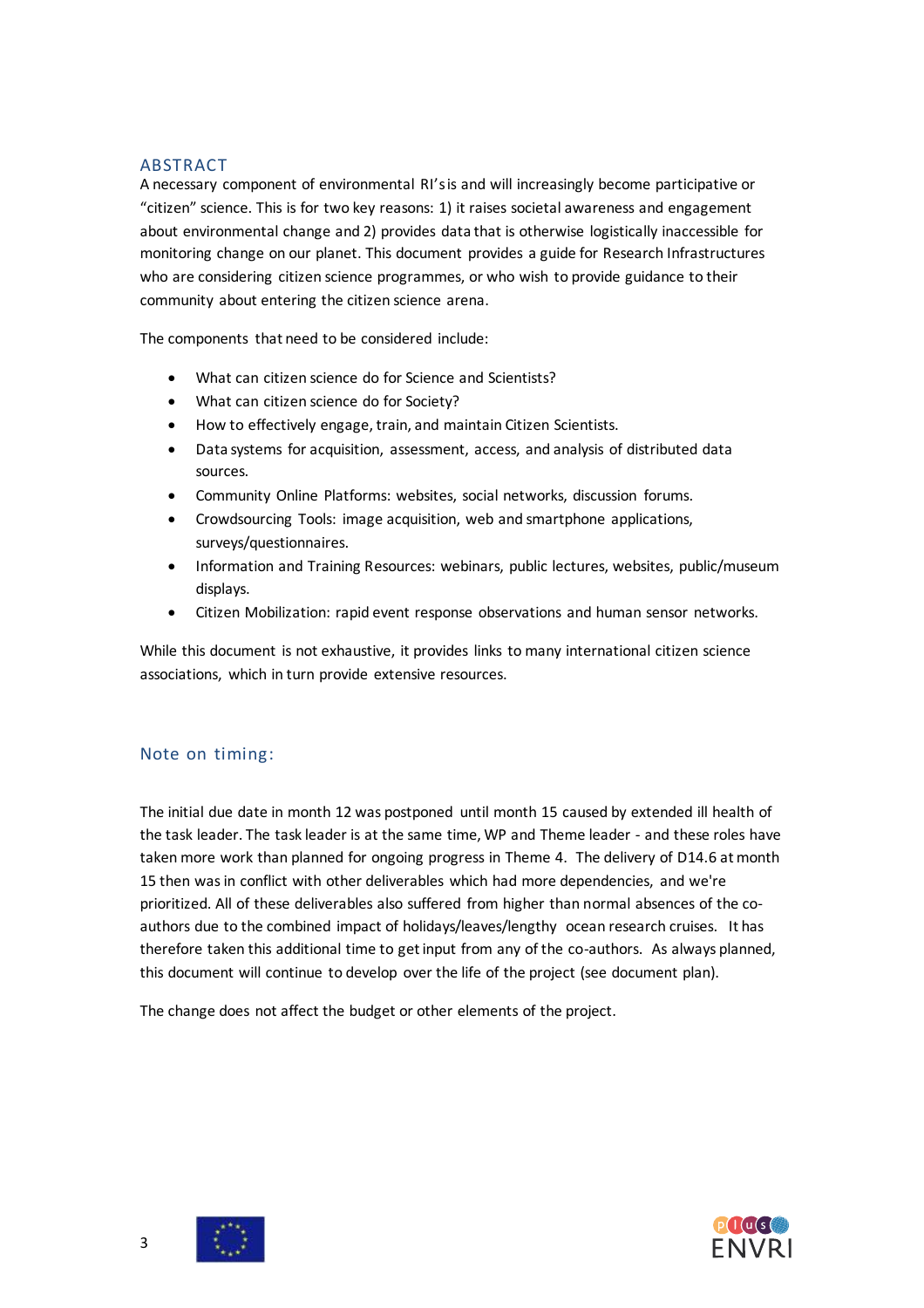#### <span id="page-3-0"></span>DOCUMENT HISTORY AND PLAN

*N.B. This document was always envisioned to evolve over the course of the project, with contributions not only from the immediate WP14 team, but from the broader ENVRIplus R.I. community. An updated version will be included in the final report for the WP.*

| Date             | Version                                                                                                                                                |
|------------------|--------------------------------------------------------------------------------------------------------------------------------------------------------|
| 18.08.2016       | Draft for comments and contributions by citizen<br>science WP Team                                                                                     |
| 28.08.2016       | Deadline for comments and contributions by Citizen<br>science WP Team (not all contributions possible by this<br>date due to leave/fieldwork/holidays) |
| 28.08.2016       | Deadline for comments and contributions by Reviewer                                                                                                    |
| 29.08.2016       | Final working document submitted to ENVRIplus<br>management office.                                                                                    |
| 06.09.2016       | Final working document submitted to EC by<br>management office.                                                                                        |
| 01.09.2016       | Working document for comment and contributions by<br>remaining WP members.                                                                             |
| 15.10.2016       | Working document for comment and contributions by<br>larger ENVRIplus community                                                                        |
| 31.01.2019       | Final closure for contributions from the ENVRIplus<br>community (coinciding with final report of WP14)                                                 |
| 30.04.2019 (M48) | to be accepted by Werner Kutsch                                                                                                                        |

#### <span id="page-3-1"></span>DOCUMENT AMENDMENT PROCEDURE

Amendments, comments and suggestions should be sent to the authors (Author Mairi Best, mmrbest@gmail.com)

#### <span id="page-3-2"></span>**TERMINOLOGY**

A complete project glossary is provided online here: https://envriplus.manageprojects.com/s/text-documents/LFCMXHHCwS5hh

#### <span id="page-3-3"></span>PROJECT SUMMARY

ENVRIplus is a Horizon 2020 project bringing together Environmental and Earth System Research Infrastructures, projects and networks together with technical specialist partners to create a more coherent, interdisciplinary and interoperable cluster of Environmental Research Infrastructures across Europe. It is driven by three overarching goals: 1) promoting crossfertilization between infrastructures, 2) implementing innovative concepts and devices across RIs, and 3) facilitating research and innovation in the field of environment for an increasing number of users outside the RIs.

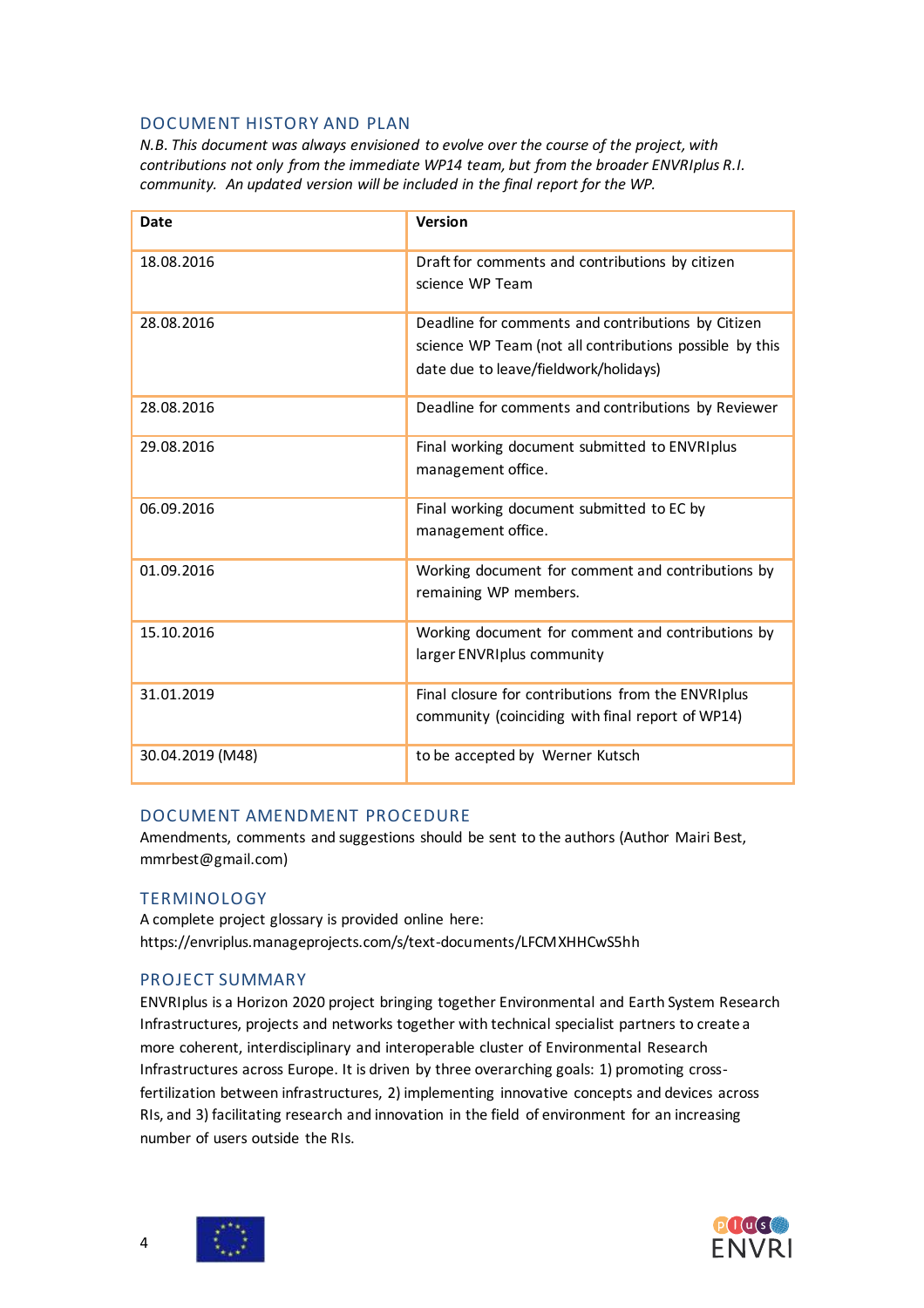ENVRIplus aligns its activities to a core strategic plan where sharing multi-disciplinary expertise will be most effective. The project aims to improve Earth observation monitoring systems and strategies, including actions to improve harmonization and innovation, and generate common solutions to many shared information technology and data related challenges. It also seeks to harmonize policies for access and provide strategies for knowledge transfer amongst RIs. ENVRIplus develops guidelines to enhance transdisciplinary use of data and data-products supported by applied use-cases involving RIs from different domains. The project coordinates actions to improve communication and cooperation, addressing Environmental RIs at all levels, from management to end-users, implementing RI-staff exchange programs, generating material for RI personnel, and proposing common strategic developments and actions for enhancing services to users and evaluating the socio-economic impacts.

<span id="page-4-0"></span>ENVRIplus is expected to facilitate structuration and improve quality of services offered both within single RIs and at the pan-RI level. It promotes efficient and multi-disciplinary research offering new opportunities to users, new tools to RI managers and new communication strategies for environmental RI communities. The resulting solutions, services and other project outcomes are made available to all environmental RI initiatives, thus contributing to the development of a coherent European RI ecosystem.



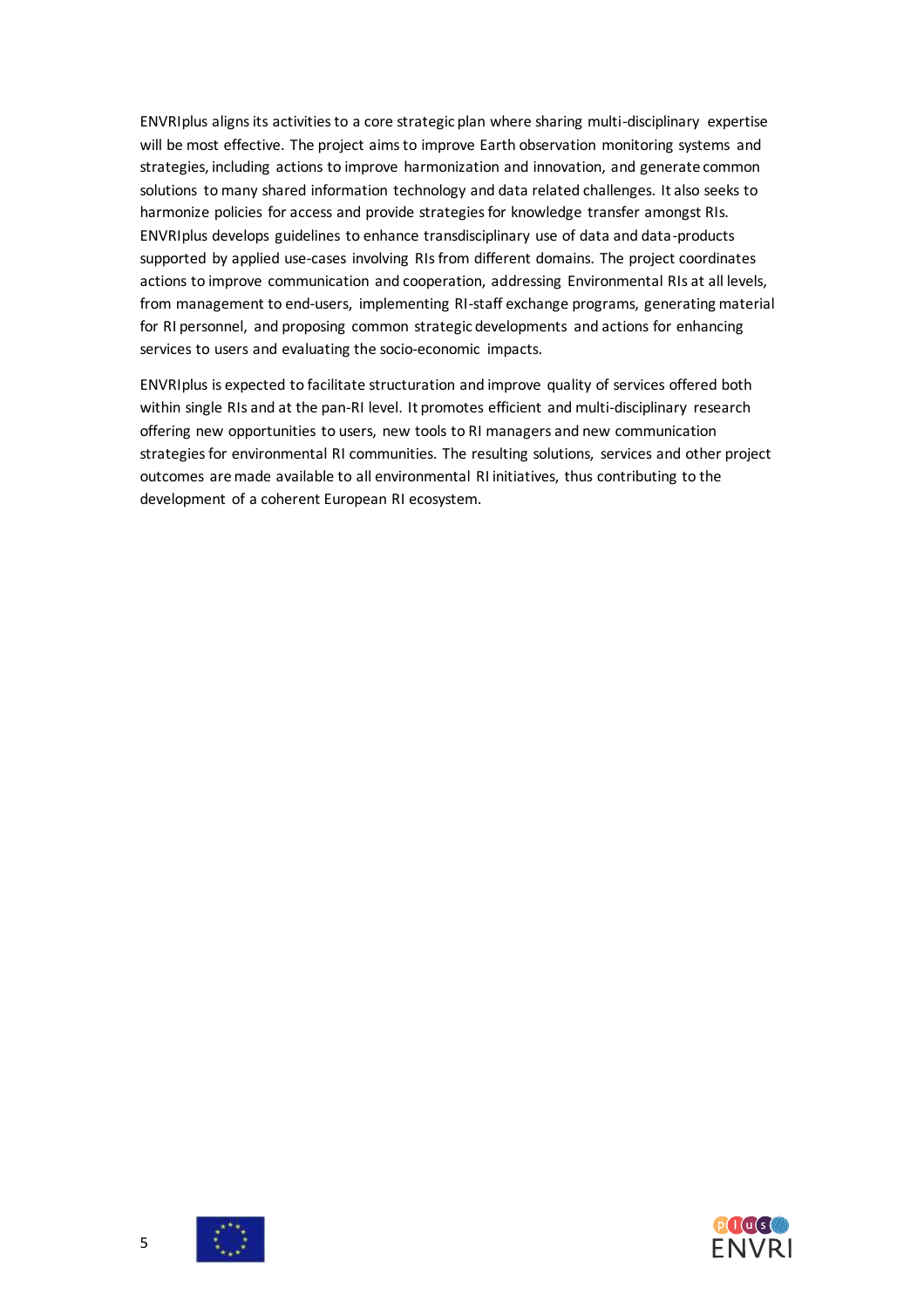# TABLE OF CONTENTS

| How to effectively engage, train, and maintain Citizen Scientists 10          |  |
|-------------------------------------------------------------------------------|--|
| Data systems for acquisition, assessment, access, and analysis of distributed |  |
|                                                                               |  |
| Community Online Platforms: websites, social networks, discussion forums 13   |  |
| Crowdsourcing Tools: image acquisition, web and smartphone applications,      |  |
|                                                                               |  |
| Information and Training Resources: webinars, public lectures, websites,      |  |
|                                                                               |  |
| Citizen Mobilization: rapid event response observations and human sensor      |  |
|                                                                               |  |
|                                                                               |  |
|                                                                               |  |
|                                                                               |  |
|                                                                               |  |
|                                                                               |  |
|                                                                               |  |



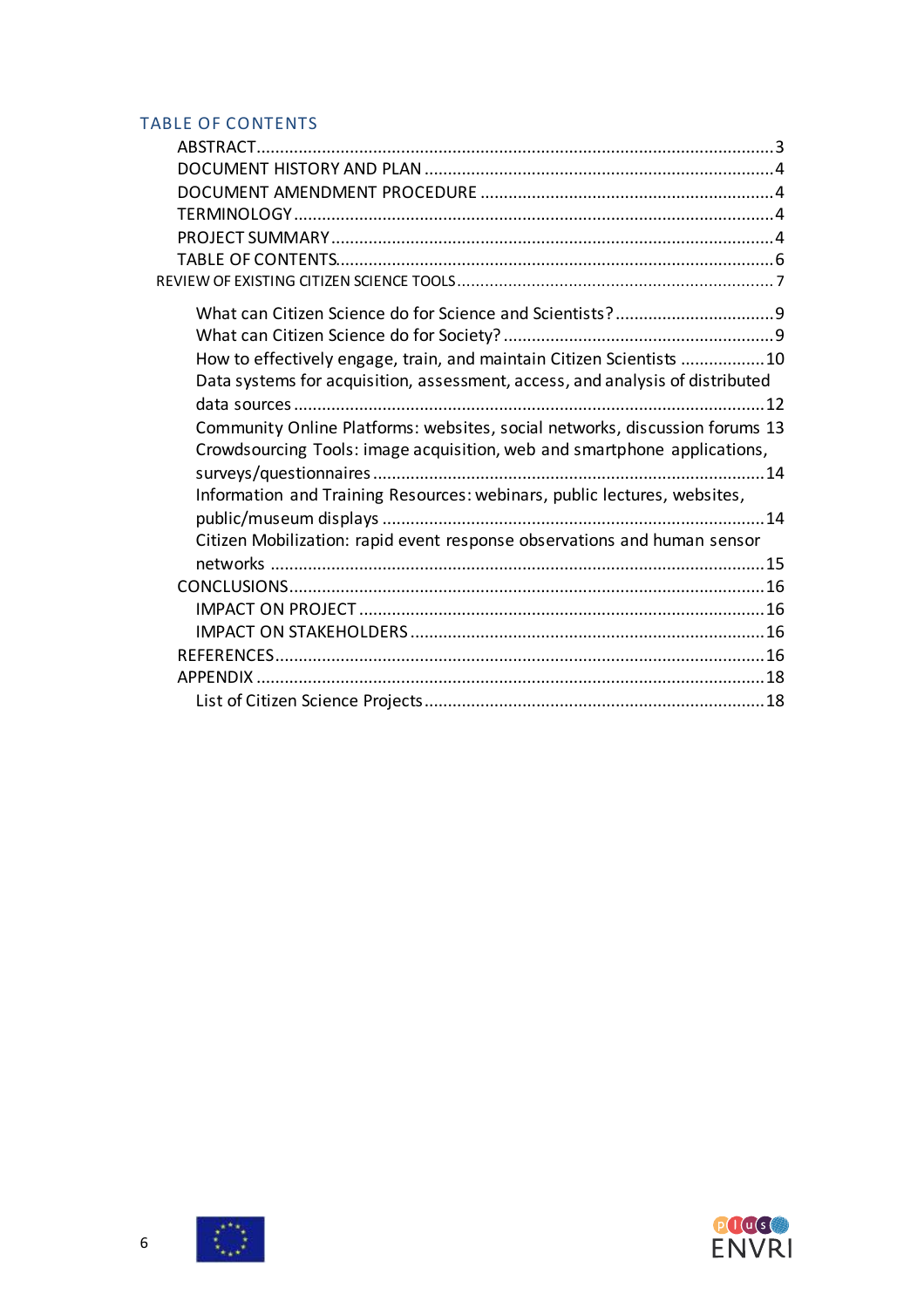# <span id="page-6-0"></span>**REVIEW OF EXISTING CITIZEN SCIENCE TOOLS**

A necessary component of environmental RI's is and will increasingly become participative or "citizen" science. This is for two key reasons: 1) it raises societal awareness and engagement about environmental change and 2) provides data that is otherwise logistically inaccessible for monitoring change on our planet.

Even if all existing data from environmental monitoring and research programs would be accessible to scientists today, there would still be large gaps in the spatial and temporal coverage across the globe. This creates a principal problem that obstructs our understanding of the processes and changes in the environment. Therefore, new and cost-effective approaches need to be developed, including those based on human resources, to increase the quality and amount of data for the assessment of the environment. Here, society members in general, "citizen scientists", have the potential to become valuable assets in gathering and processing large amounts of relevant research data. In the context of cost-effective monitoring systems, a citizen system is an especially helpful addition where other methods (e.g. sensor-based observation systems, scientist-based monitoring programs) cannot be used, or where they are too expensive (e.g. Silvertown, 2009). Citizen science projects have expanded in number and scope over the past decade as a cost-effective way to undertake large-scale and/or high- resolution surveys and to connect scientific research to public outreach and education (e.g. Dickinson et al., 2010, Dickinson et al., 2012, Bonney et al., 2014). Access to the Internet and advances in information technologies have also made citizen science projects more visible and accessible, allowing interested citizens to participate in data collection, analysis, and application (e.g. Silvertown, 2009, Hochachka et al., 2012, Bonney et al., 2014).

Work package 14 develops and summarizes resources for environmental R.I.'s to engage with the public in citizen science, an area providing innovative solutions for data or sample collection, management, processing, curation, annotation, and deposition. In particular it will move beyond a review of status quo to targeted test cases in leading areas of citizen science to develop:

1. resources and best practices for public contributions to the annotation of imagery (a charismatic form of scientific information with which to engage the public, while also being a resource-intensive information source for RI's) and

2. a framework for distributed networks of observers and sensors who collect data and can perform response actions.

This deliverable is a working document<sup>1</sup> to provide a framework for WP 14-Citizen Observatories and Participative Science members in developing their cutting edge test cases above. It is within Theme 4 - Societal Relevance and Communication, part of Task: 14.4. RI Citizen Science Toolkit – Best Practices augmented by Leading Area test cases (Task leader is Mairi Best (INGV-EMSO), but with the support of all other task leaders of WP14) including a review of:

how to effectively engage, train, and maintain Citizen Scientists

<sup>1</sup> "Working document" here means that the document provides background to other WP14 work and it will be further developed during project time – see document history and plans.



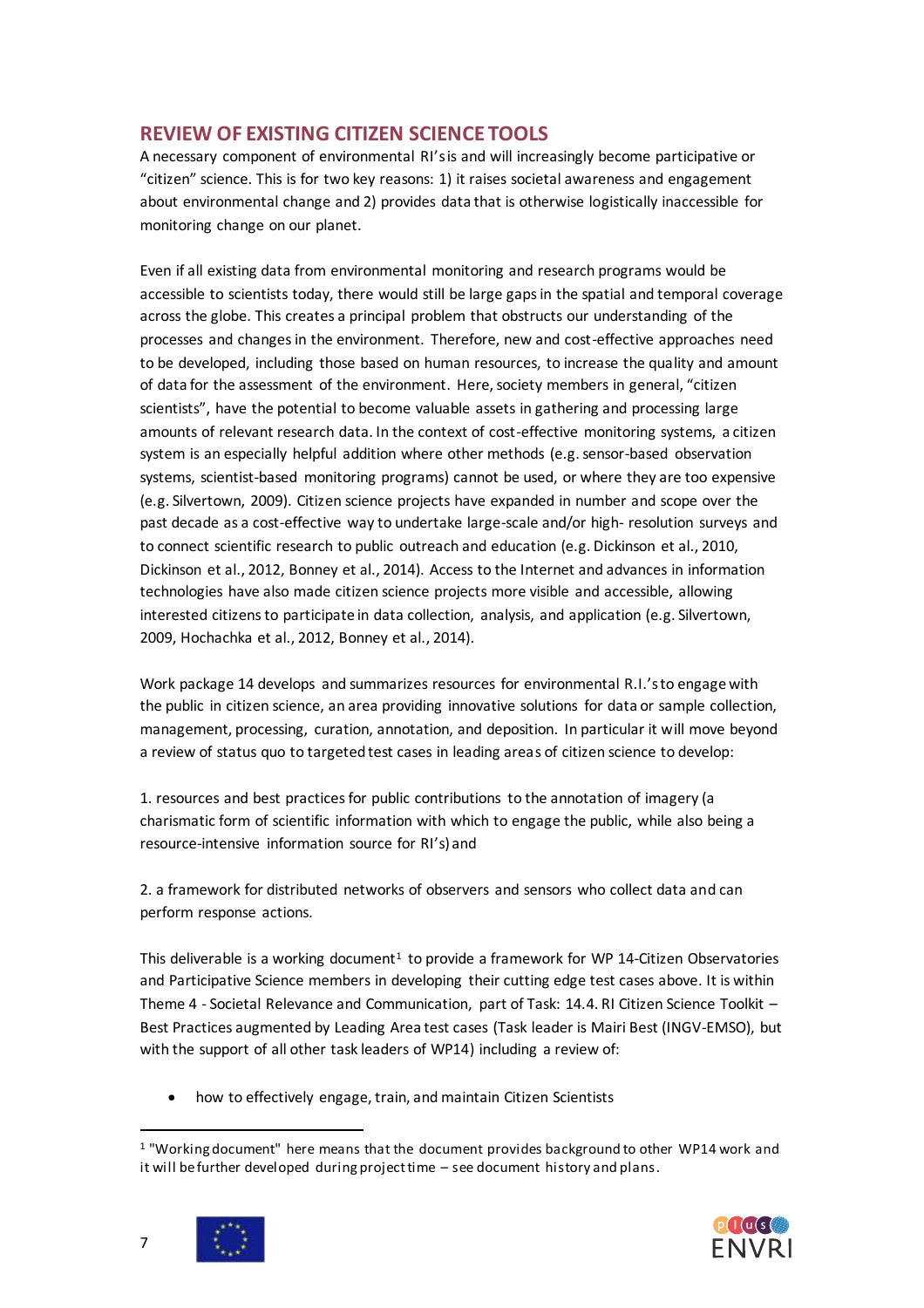data systems for acquisition, assessment, access, and analysis of distributed data sources

These include:

- Community Online Platforms: websites, social networks, discussion forums
- Crowdsourcing Tools: image acquisition, web and smartphone applications, surveys/questionnaires
- Information and Training Resources: webinars, public lectures, websites, public/museum displays
- Citizen Mobilization: rapid response observations of events (e.g. earthquakes, oil spills)

A useful classification of citizen science was described by Bonney et al 2009. Three main approaches were recognized:

- Contributory projects designed entirely by scientists where participants collect data to a protocol and in the case of crowdsourcing analyse the data.
- Collaborative projects designed by scientists but where participants are involved in one stage of the scientific process perhaps in the analysis of data; changes or communicating the science
- Co-created projects designed in partnership between scientists and communities.

It is important to understand citizens can be involved in a broad range of activities, including:

- Instrument manufacture and maintenance
- Instrument deployment/sample collection
- Data collection and transmission
- Data analysis
- Data validation/verification
- Proposals of new topics to research (what it is known as extreme citizen science)

Table 1 provides a list of citizen science organisations and amalgamators which are excellent sources of further information and linkages.

| Organisation                                   | Website                                                | Country(ies)  |
|------------------------------------------------|--------------------------------------------------------|---------------|
| Citizen Science Association                    | citizenscience.org                                     | U.S.A.        |
| European Citizen Science<br>Association        | ecsa.citizen-science.net/                              | E.U.          |
| Australian Citizen Science<br>Association      | csna.gaiaresources.com.au/WordPress/                   | Australia     |
| Canadian Network for<br>Ocean Education: CaNOE | oceanliteracy.ca/                                      | Canada        |
| Wikipedia List of citizen<br>science projects  | en.wikipedia.org/wiki/List of citizen science projects | International |

TABLE 1 CITIZEN SCIENCE ORGANISATIONS AND AMALGAMATORS WHICH ARE EXCELLENT SOURCES OF FURTHER INFORMATION AND LINKAGES.



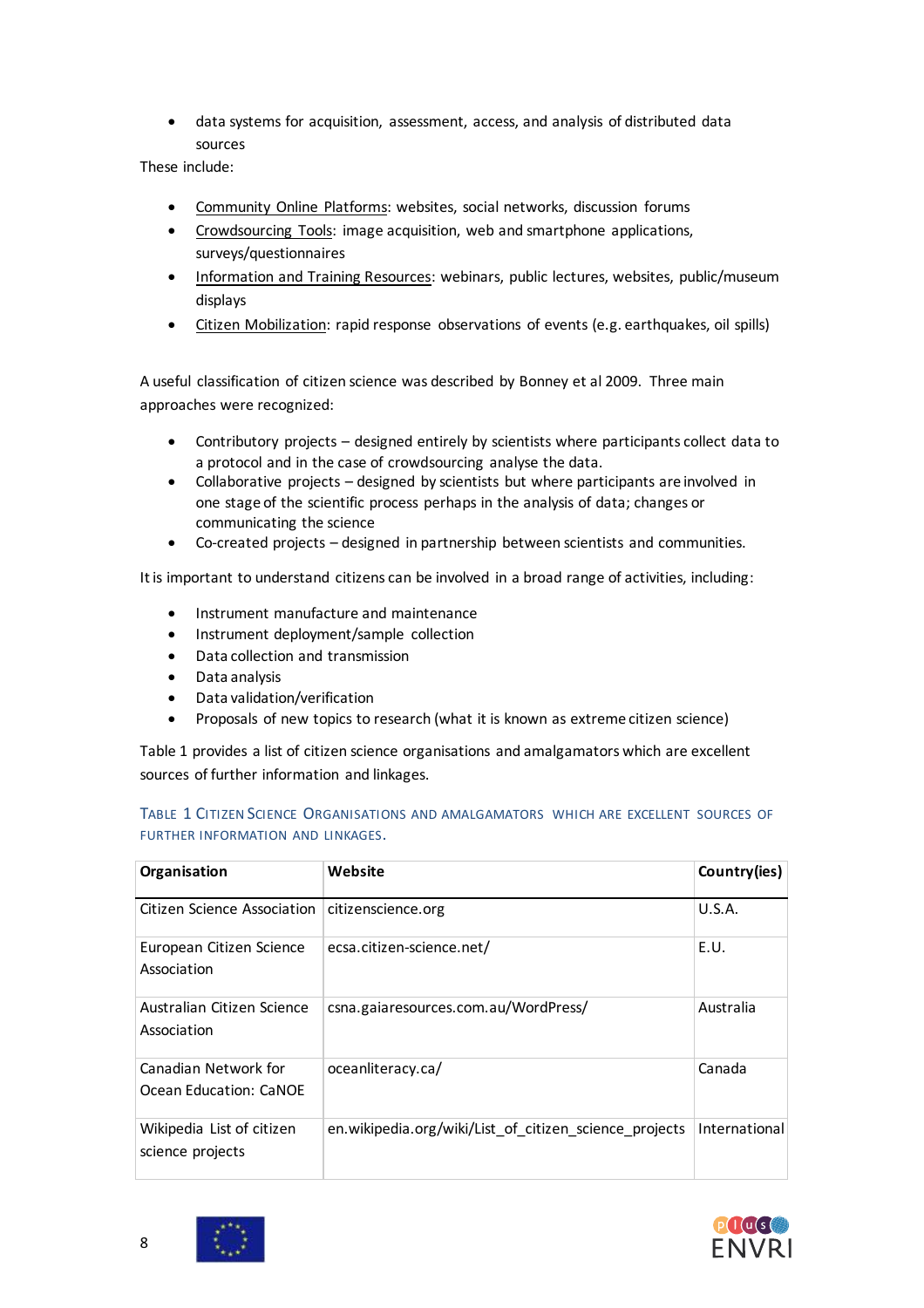| Scientific American listing<br>of Citizen Science projects | www.scientificamerican.com/citizen-science/ | International |
|------------------------------------------------------------|---------------------------------------------|---------------|
| Citizen Science Alliance                                   | www.citizensciencealliance.org/             | International |
| UK Earth Observation<br>Framework (UK-EOF)                 | www.ukeof.org.uk/our-work/citizen-science   | UK            |

### <span id="page-8-0"></span>*What can Citizen Science do for Science and Scientists?*

Citizen science is often presented as a means for increasing scientific literacy and engagement within the general public. However, particularly for environmental science, it is important to note that there are certain aspects of citizen science that can overcome limitations of standard sampling/monitoring the Earth. Firstly, we seldom have adequate **spatial coverage** for many key Earth observations. Engaging citizen scientists around the globe can help address this problem, particularly in remote, and often sensitive regions, such as the polar environments. A related issue is not only spatial coverage, but the **density of observations**, particularly in areas of rapid transition such as the coastal interface between land and sea – where remote sensing techniques perform poorly because of lack of resolution. T**emporal resolution** is equally important to spatial resolution when trying to understand evolving processes over time. Even when spatial sampling is reasonable, it is rarely carried out during the same time period, so patterns in space become confounded with patterns over time, without the resolution in the dataset to resolve either. Finally, citizens can help in what humans do best, which is using their for example their "superior spatial awareness" as is being more deeply developed by Task 14.1. This is part of the concept of "distributed thinking" (e.g. Hand et al. 2010).

#### *For example, in seismology, citizens help:*

- *to monitor urban areas where the seismic risk is very heterogeneous*
- *to better understand the earthquake phenomena (site effects, etc.)*
- *to improve spatial coverage in region where it is difficult to install sensors*
- *to improve regularity of the observations (not only during scientific campaigns but all through the year)*

Given these benefits to science, citizen science does require different approaches to project design than in traditional scientific disciplines, so requires some rethinking on the part of scientists. As with any approach, citizen science has limitations, in this case including access to data and the ability of citizen scientists to provide accurate and required data as usually collected by scientists. Many of the barriers relating to data quality control (e.g. sampling bias and measurement errors) during the compilation and analysis of large complex data sets can be handled through novel statistical and computational solutions (Hochachka et al., 2012, Bird et al., 2013). As long as these limitations are understood and the science scheme developed accordingly then citizen science remains a powerful tool.

# <span id="page-8-1"></span>*What can Citizen Science do for Society?*

Science has a long tradition within society in various forms (Noble 1992, Ralston Saul 1992, Wright 2004). That said, many would call this the scientific age. Therefore, there is not necessarily a long term disconnect between science and society, as is sometimes suggested. What did happen during the 20<sup>th</sup> century was the rise of the Expert, the Professional, where a culture of exclusion grew (e.g. Ralston Saul 1992). This was also in part because much of the



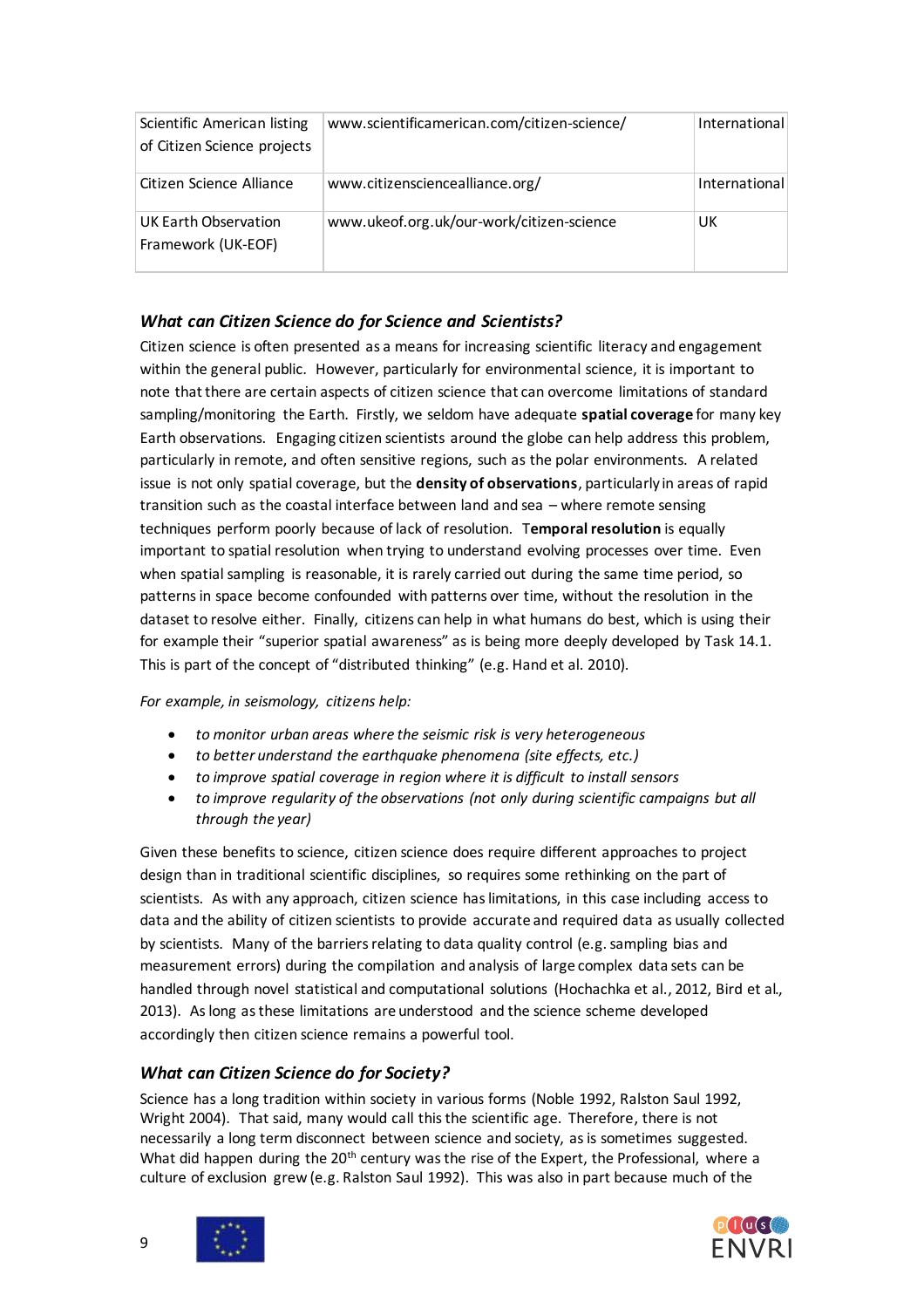advances in certain areas of science were driven by larger societal pressures such as war (e.g. Wright 2004). Science has increasingly become seen as a tool of power and politicians. Many scientists don't see it this way, because they by and large are not actually included in this power. However, the specialization and jargon that has grown over the  $20<sup>th</sup>$  century has served to cut out citizens from the discussion. Some of this is insurmountable, but the basic concerns of society continue to be addressed by many scientists.

The challenge therefore is to communicate how science is done, the constraints on scientific progress, and in fact harness societies concerns to focus scientific research. For example, many scientists have been concerned about climate change for decades, bit by bit they communicated this complex concern to members of society, but in many countries progress towards addressing climate change has been hampered by politics.

Citizen science has traction for many because it provides a means for citizens to have a voice within science, to engage in how it is done, but also to have influence on what is done. For example, considered studies of potential pollutants may not be in the political interest, and may not be rewarding theoretically or politically to the scientists, but may be essential to the health of society. Citizen science is also recognized as a positive in promotion of health and wellbeing of citizens; offering engagement with the natural world and contribution to society. Similarly, improved citizen understanding of natural phenomenon and natural disasters may in some cases make them less afraid.

#### <span id="page-9-0"></span>*How to effectively engage, train, and maintain Citizen Scientists*

People's reasons for engaging in citizen science may vary from interest in a particular area, concern (e.g. loss of habitat), to social activity. A useful report on citizen science motivation was undertaken by the UK Earth Observation Framework (UK-EOF) (see Table 1) in May 2016 using survey techniques to consider citizen engagement reasons (Geoghan et al 2016). Projects need to understand the reasons for engagement to maximize benefit from citizen input and target effort accordingly. Some examples of effective engagement, training and maintenance are given in Table 2.

The use of citizen science as a data collation methodology needs to be considered before the scheme is set up. Just as any science project, clear methodological planning needs to be present from the start, a citizen science component cannot be added as an afterthought. Some schemes do not last because they do not effectively engage; train or maintain interest from participants. Equally there are established long term schemes which have maintained interest and levels of commitment form participants. For event led/rapid engagement, necessary training should be kept at a minimum. An example is the earthquake response work using images to collect data and not requiring training to get maximum data returned. Experience from development of LastQuake [\(http://www.emsc-csem.org/\)](http://www.emsc-csem.org/) reiterates recommendations seen in many fields:

- Develop simple and user-friendly web interfaces to show and play with the data
- Develop simple games
- The tools/devices/interface must be free of charge and easy to install/use
- Target schools as teachers may be keen on such projects and more available
- Reward the best or most frequent users in some way



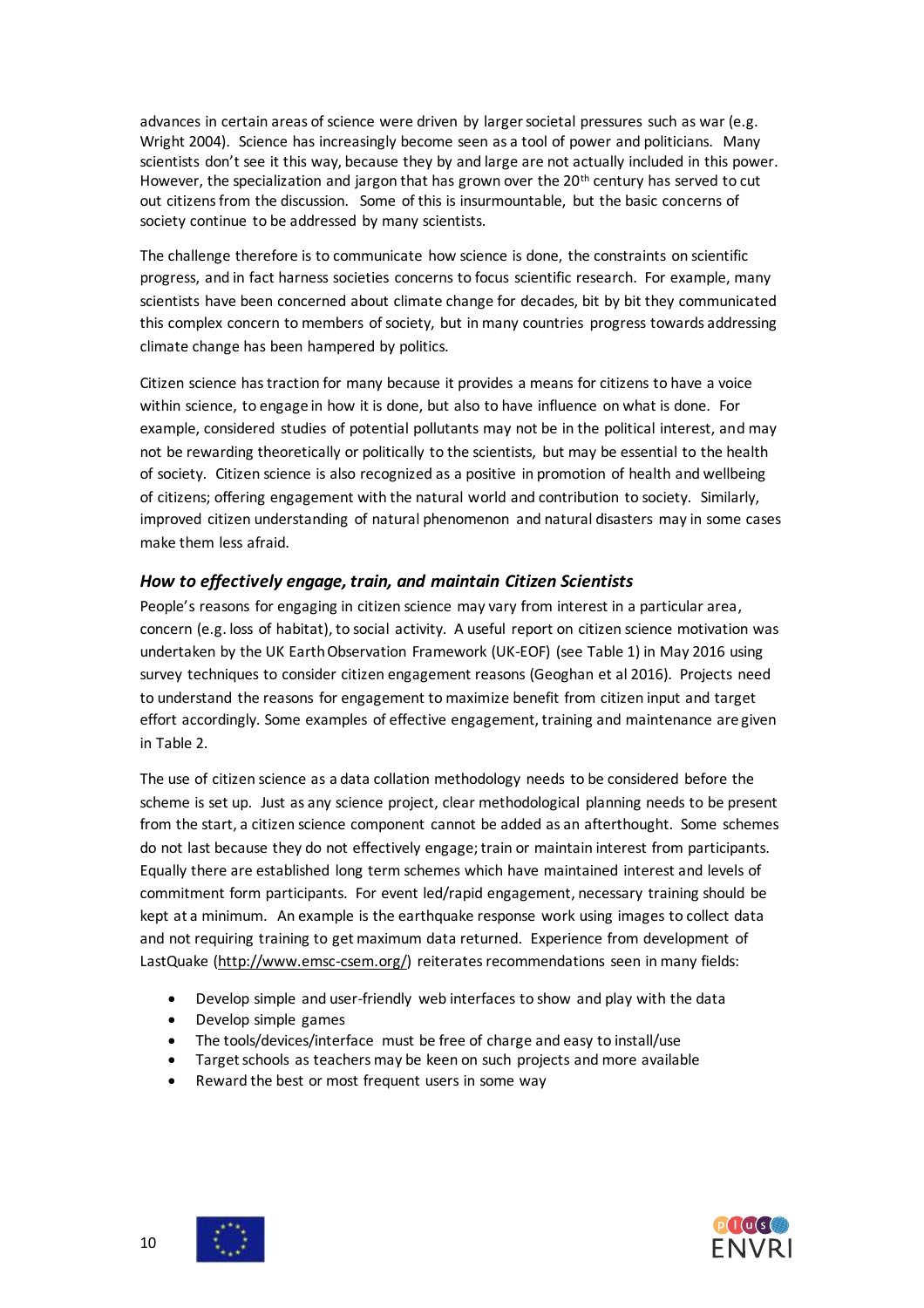# TABLE 2 SOME EXAMPLES OF EFFECTIVE ENGAGEMENT, TRAINING AND MAINTENANCE.

| <b>Engagement type</b>                     | <b>Example</b>                                                                                                                         | Comment                                                                                                                                                    |
|--------------------------------------------|----------------------------------------------------------------------------------------------------------------------------------------|------------------------------------------------------------------------------------------------------------------------------------------------------------|
| Long term engagement -<br>society activity | British Trust Ornithology (BTO)<br>Breeding Bird Survey - member<br>surveys going back to 1994                                         | Learned societies and<br>local/regional groups often<br>provide stable long term<br>engagement                                                             |
| Event driven                               | Harlequin ladybird survey<br>www.harlequin-survey.org<br>www.bwars.com<br>www.emsc-csem.org                                            | Reacting to an event -<br>climatic/earthquake or<br>invasive species. Able to<br>mobilize participants<br>quickly with clear purpose                       |
| Scientific question                        | Endangered species surveys and<br>biogeographic hypotheses testing<br>horseshoecrabs.myspecies.info                                    | Through ENVRIplus we are<br>developing formats and<br>training to allow scientists<br>to consider citizen science<br>and provide routes for<br>engagement. |
| General public interest                    | Sealife survey $-$ online recording<br>open to all for observations<br>www.sealifesurvey.org                                           | Usually simple format<br>schemes to allow<br>engagement without much<br>or any training                                                                    |
| One off event driven                       | Bioblitz surveys - undertaking surveys<br>with experts and the public                                                                  | Raising awareness is key<br>element with less emphasis<br>on data but event has<br>purpose and public<br>feedback mechanism                                |
| Target groups                              | For example divers<br>www.seasearch.org.uk,<br>www.seasearch.org.uk<br>www.comber.hcmr.gr<br>ReefWatch, ReefCheck<br>www.reefcheck.org | Often linked to schemes<br>and societies; can access<br>different areas and usually<br>open to training                                                    |
| School groups                              | Shorething<br>www.mba.ac.uk/shorething<br>www.virtuedata.se                                                                            | Engagement and training in<br>techniques but often only<br>one survey round<br>completed                                                                   |
| Data processing                            | Gaming<br>fold.it/portal/info/about<br>www.oceannetworks.ca/learning/get-<br>involved/citizen-science/digital-<br>fishers              | Generates data that<br>supports research on<br>protein folding                                                                                             |
| Data generation                            | Annotations<br>www.oldweather.org                                                                                                      | transcribe old hand-written<br>weather records to support<br>research in climate<br>modelling                                                              |



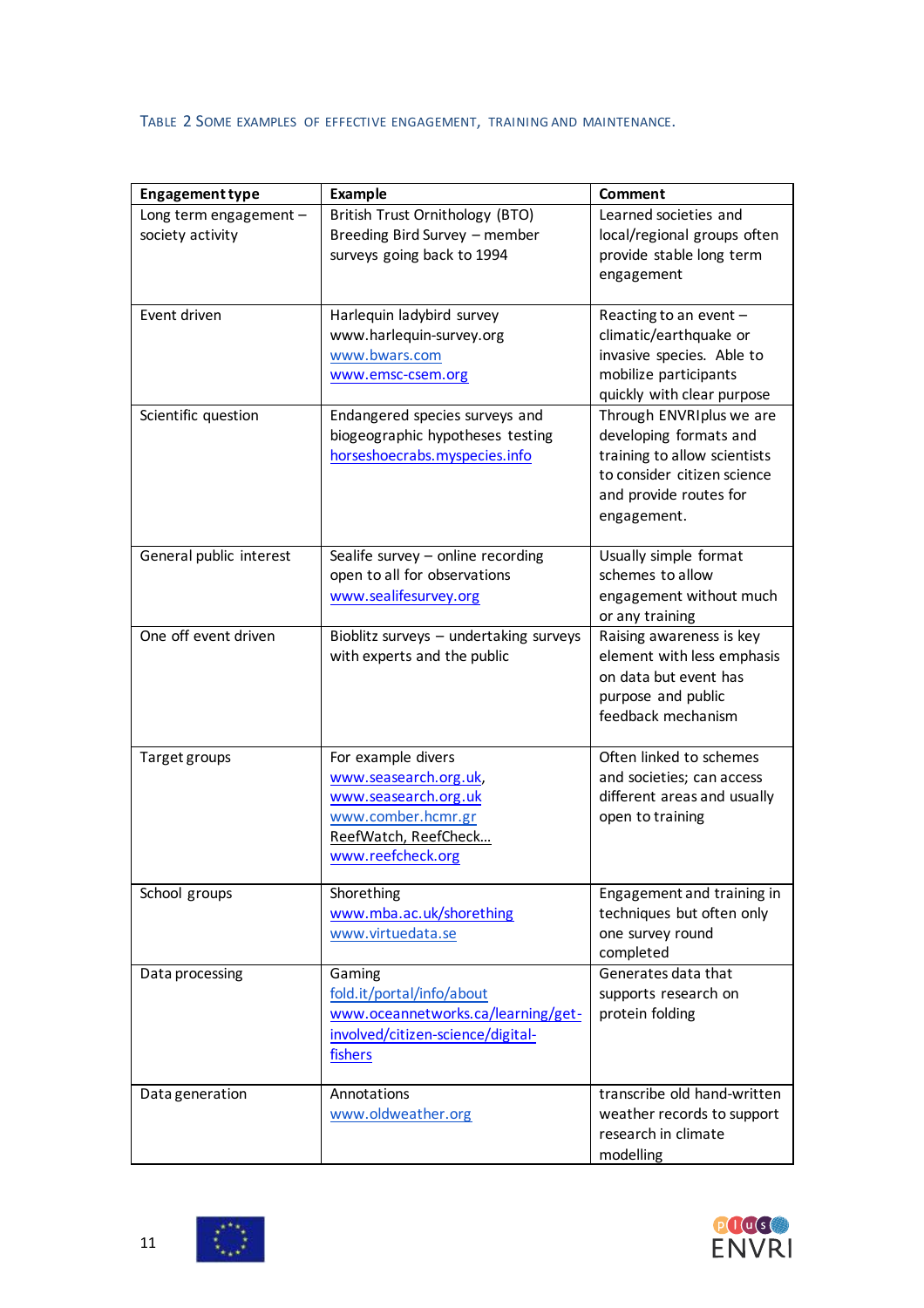Maintaining contributions depends very much on the type of engagement (one off event or long term monitoring), the groups/individuals involved, and the structure of the engagement including progression. Engagement in a one off event (e.g. Bioblitz survey) does not require maintenance of volunteers, but it should be considered an effective route into other longer term activities. (see Table 2) Where training is required and provided, it is of interest for financial reasons alone to maintain the engagement. Societies where a common interest is shared are the best place for longer term commitment as the citizen survey is one element of the interest.

# <span id="page-11-0"></span>*Data systems for acquisition, assessment, access, and analysis of distributed data sources*

Successful citizen-science programs use appropriate cyberinfrastructure (Bonney et al. 2009), providing well-structured and easy-to-use reporting templates (e.g. Fig. 1) as well as resources for data storage and visualization. As these tools often have similar functionality, shared open source resources are available through many of the citizen science amalgamators (see Table 1; e.g. Citizen Science Alliance – see also description under "Community Platforms" below). Given the potential for a large amount of data, from many contributors, it is particularly important to have a well-structured data capture and storage process.

| <b>IS Matthias Obst Log out</b>                             |          |                                   |              |                             |               |                                                                                              |   | RTPORTALEN                             |
|-------------------------------------------------------------|----------|-----------------------------------|--------------|-----------------------------|---------------|----------------------------------------------------------------------------------------------|---|----------------------------------------|
| Hy pages                                                    |          |                                   |              | Images                      | <b>Themes</b> | Lists<br>Search                                                                              |   | Home<br>Submit                         |
|                                                             |          |                                   |              | Diary entry -<br>13         |               | Review & publish (0 sightings) -                                                             |   | Add sighting                           |
| * Instructions and support (4)                              |          |                                   |              |                             |               |                                                                                              |   |                                        |
|                                                             |          | 圖<br>Site <sup>*</sup>            |              |                             |               |                                                                                              |   | Sighting properties *                  |
| V. No alte is selected. Select an existing or create a new. |          | Parent site:                      |              |                             |               | $\alpha$<br>Search nomes in: No selected species group *   Toxon nomes in: Scientific name * | ٠ | Species:                               |
|                                                             | My sites | Map New site                      | HH:MM        | Start time:                 | - 크           | Today Yesterday Reset Now Last<br><b>DEVIMA/YYYY</b>                                         |   | <b>Insert date</b><br>Start date:      |
| $-1$                                                        | $\alpha$ | <b>Favorites:</b><br>Search Site: | <b>HH:MM</b> | End time:                   | - 65          | <b>DD/MM/YYYY</b>                                                                            |   | End date:                              |
| View big map                                                | 多周<br>發  | 自自气                               |              |                             | <b>Uviti</b>  |                                                                                              |   | Quantity:                              |
|                                                             |          |                                   |              | Gender<br>Discovery method: |               |                                                                                              |   | Age/Voge<br>Attivity.                  |
| 0                                                           |          | $\left  \frac{1}{3} \right $      |              | Private comment:            |               |                                                                                              |   | Public comment:                        |
|                                                             |          | B<br>-13                          |              | Hide until:                 |               |                                                                                              |   | Note of interest                       |
|                                                             |          |                                   |              | Langib (mm):                |               |                                                                                              |   | Not present                            |
|                                                             |          |                                   |              | Imaged spt.                 |               |                                                                                              |   | Determination method.                  |
|                                                             |          |                                   |              | Altitude (moh):             |               |                                                                                              |   | Depth Imt:                             |
| Θ                                                           | Sweden   | 圖                                 |              |                             |               |                                                                                              |   | $E$ Project                            |
| Fi                                                          |          | 国<br>$M_{100} +$<br>Google        |              |                             |               |                                                                                              |   | $\left  + \right $ Biotope & substrate |
| Map Deta Terms of Use 11 Report's map arost<br>Show legend  |          |                                   |              |                             |               |                                                                                              |   |                                        |
|                                                             |          | Search in map: Q                  |              |                             |               |                                                                                              |   |                                        |
| $-1 + x$                                                    |          | Map shortcut:                     |              |                             |               |                                                                                              |   |                                        |

**Fig 1.** Reporting scheme of the Swedish Species Observation System (Gärdenfors et al., 2014)

Through ENVRIplus, Task 14.3 isfurther developing access templates and tools for scientists and citizen scientists. We are testing the use of Indicia (open source data capture, reporting and



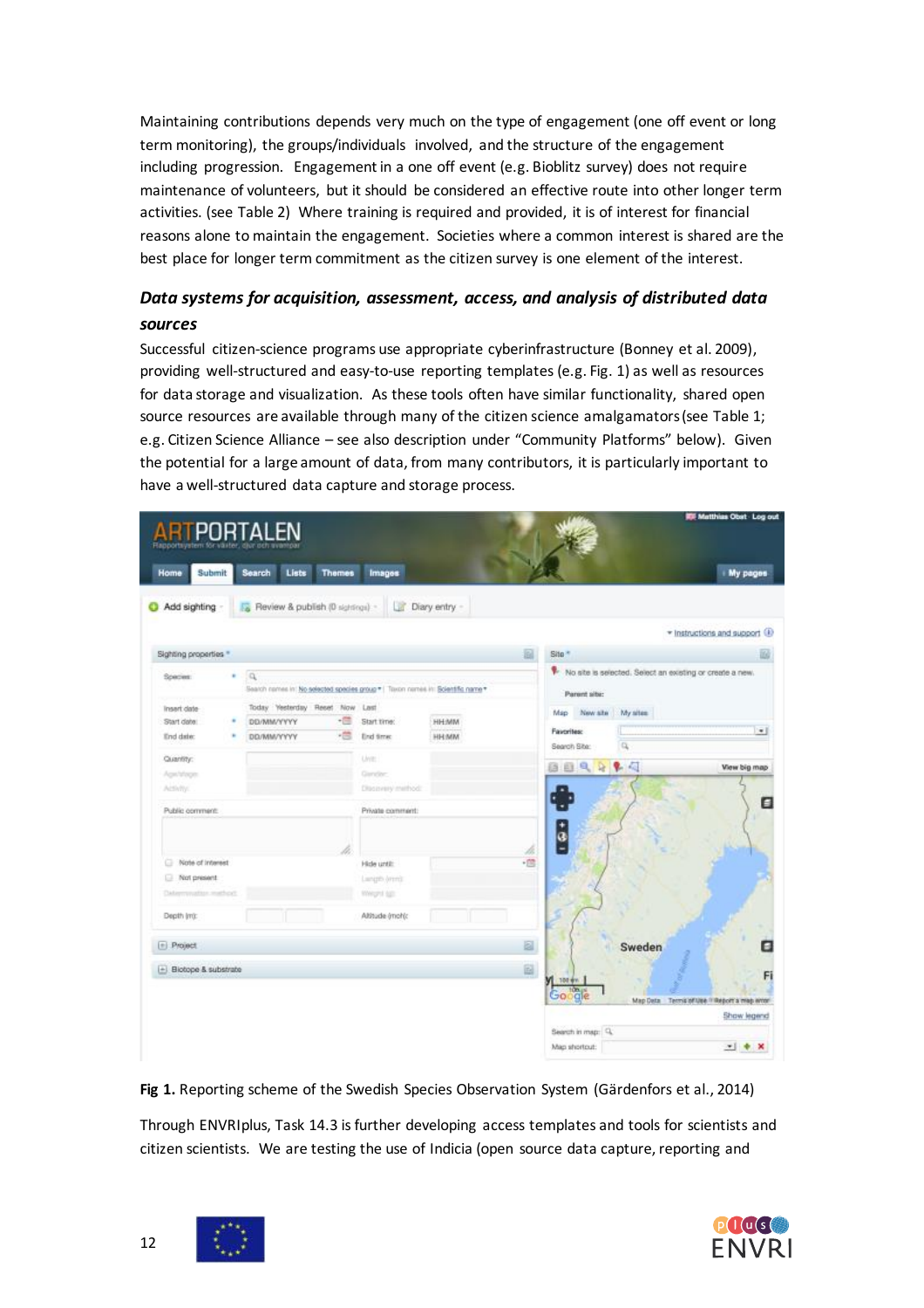mapping software) and iRecord to allow data validation. The product will be tested between UGot and EMBRC.

Another key element of such a data system is an integrated data annotation/flagging element, which allows for multiple levels of QA/QC, and from a range of sources (which can be ranked for reliability for example). This also allows for implementation of peer ranking of observations, which then can engage citizen scientists in the vetting of the collected data as they gain more experience with the process.

Automated analysis tools can be provided as a part of citizen observatory platforms (Fig. 2), and are essential components in citizen processing platforms (e.g[. https://fold.it/portal/\).](https://fold.it/portal/) These tools are critical to keep the users involved and return value for the delivered citizen data. For example, platforms that include visualization and analysis tools are more appropriate for use in schools, and are more likely to keep users engaged over the long-term.



# Fig 2. Automated calculation of Extent of Occurrence (EOO) and Area of Occupancy (AOO) as a part of citizen observatory for endangered horseshoe crabs [\(http://horseshoecrabs.myspecies.info\).](http://horseshoecrabs.myspecies.info/)

Any data gathering system should have a clear data policy, including clear discussion of privacy provisions, intellectual property, and expectations in terms of acknowledgement and/or coauthorship in publications and other dissemination

#### <span id="page-12-0"></span>*Community Online Platforms: websites, social networks, discussion forums*

The growth of social media has been a great boon for citizen science. It has fostered the development of large scale groups with common interests, even when broadly distributed. This then allows for sharing of discoveries and sharing of tools. For example the Argo adopt a float program includes an interactive element similar to "following" a float, so that you then keep returning to see what the latest profiles are. An example of a community fostered by a common web-based environment is the Citizen Science Alliance, described as follows on their website [\(www.citizensciencealliance.org\)](http://www.citizensciencealliance.org/):

"The CSA is a collaboration of scientists, software developers and educators who collectively develop, manage and utilise internet-based citizen science projects in order to further science



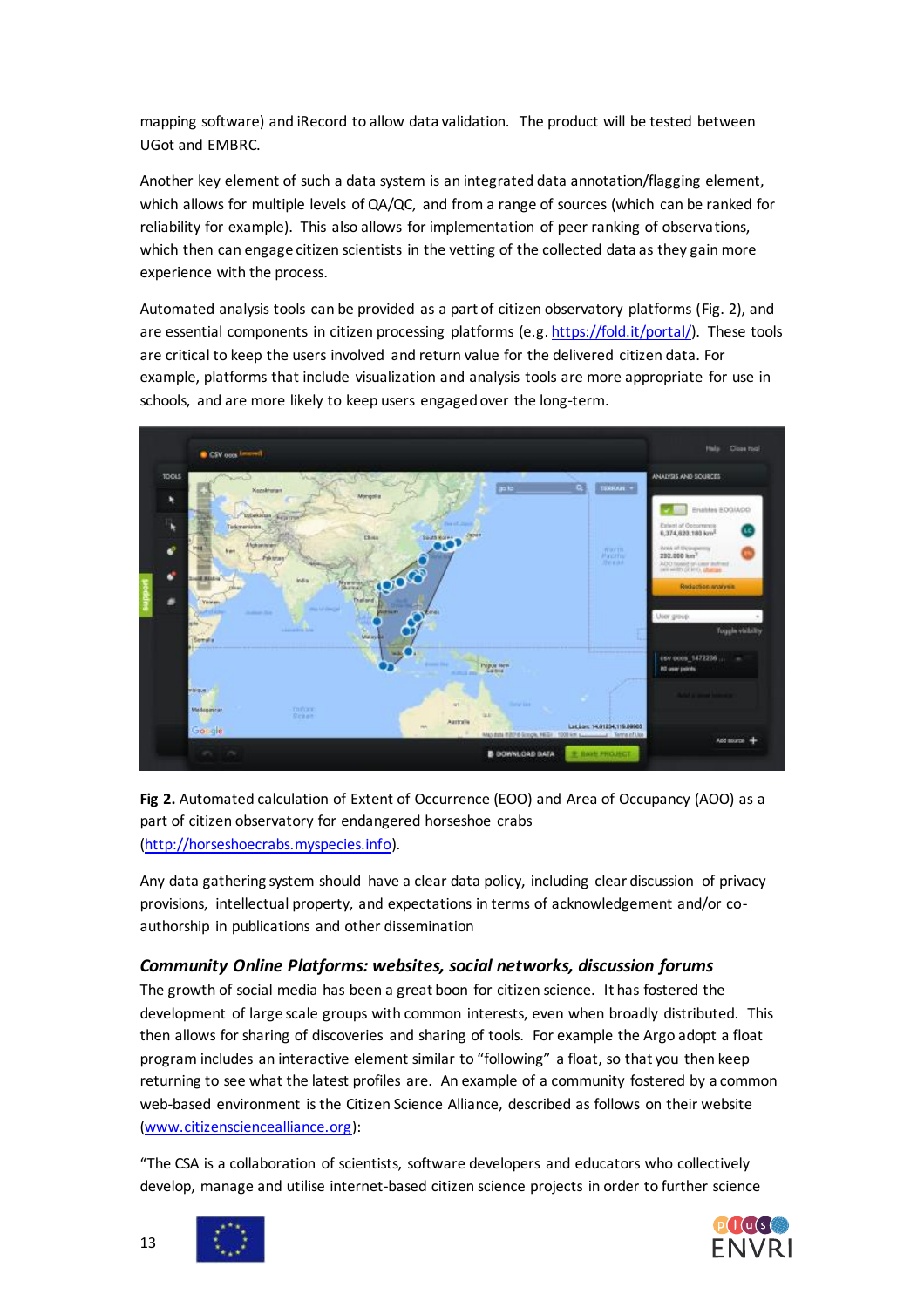itself, and the public understanding of both science and of the scientific process. These projects use the time, abilities and energies of a distributed community of citizen scientists who are our collaborators. Our projects live within the 'Zooniverse', the home of Citizen Science on the web. Each is inspired by a science team who provide the initial ideas, the reassurance that what we're doing can make a real contribution and an audience who are willing to use the end result. We are working with a wide variety of partners, from classicists to climate scientists and ecologists to planetary scientists."

"The Zooniverse is a collection of web-based citizen science projects that use the efforts of volunteers to help researchers deal with the flood of data that confronts them."

# <span id="page-13-0"></span>*Crowdsourcing Tools: image acquisition, web and smartphone applications, surveys/questionnaires*

The core power of citizen science is crowdsourcing – many hands make light work. In fact, many discussions use "crowdsourcing" and "citizen science" as interchangeable. As a result, tools that have served crowdsourcing inform the approach to citizen science. Tools that are therefore associated with crowdsourcing, are by definition citizen science tools. For example, citizens can share testimonies and pictures with smartphone apps.

# <span id="page-13-1"></span>*Information and Training Resources: webinars, public lectures, websites, public/museum displays*

Citizen science requires attracting citizen participation; maintaining involvement and providing results. Effective dissemination is key to participation and results. With co-created activities and surveys undertaken by societies, resources are developed with feedback from participants. One reason for participation is to make a difference and it is important to recognize contributions from participants.

| Type of                                                 | Comment                                                                                                                                       | <b>Example</b>                                                     | <b>Effectiveness</b>                                                                                     |
|---------------------------------------------------------|-----------------------------------------------------------------------------------------------------------------------------------------------|--------------------------------------------------------------------|----------------------------------------------------------------------------------------------------------|
| interaction                                             |                                                                                                                                               |                                                                    |                                                                                                          |
| On line<br><b>Training</b><br>resources                 | Effective method of<br>reaching widespread<br>community. Very<br>effective for<br>Crowdsourcing<br>activities                                 | Zooinverse<br>Seabed recording                                     | High                                                                                                     |
| Hardcopy<br>training<br>and<br>information<br>resources | Required for more<br>involved participation<br>and face to face<br>interaction.<br>Electronic formats<br>(e.g. keys becoming<br>more popular) | Shore thing<br>resources                                           | Electronic format e.g. apps may<br>have connection problems in<br>remote or no network coverage<br>area. |
| Webinars                                                | Strong method of<br>interaction but<br>requires citizen<br>participants to                                                                    | NOAA Ocean<br>Explorer<br>oceanexplorer.noaa.<br>gov/edu/developme | Reaches wide group but requires<br>buy in from participants ahead of<br>'broadcast' i.e. sign in.        |

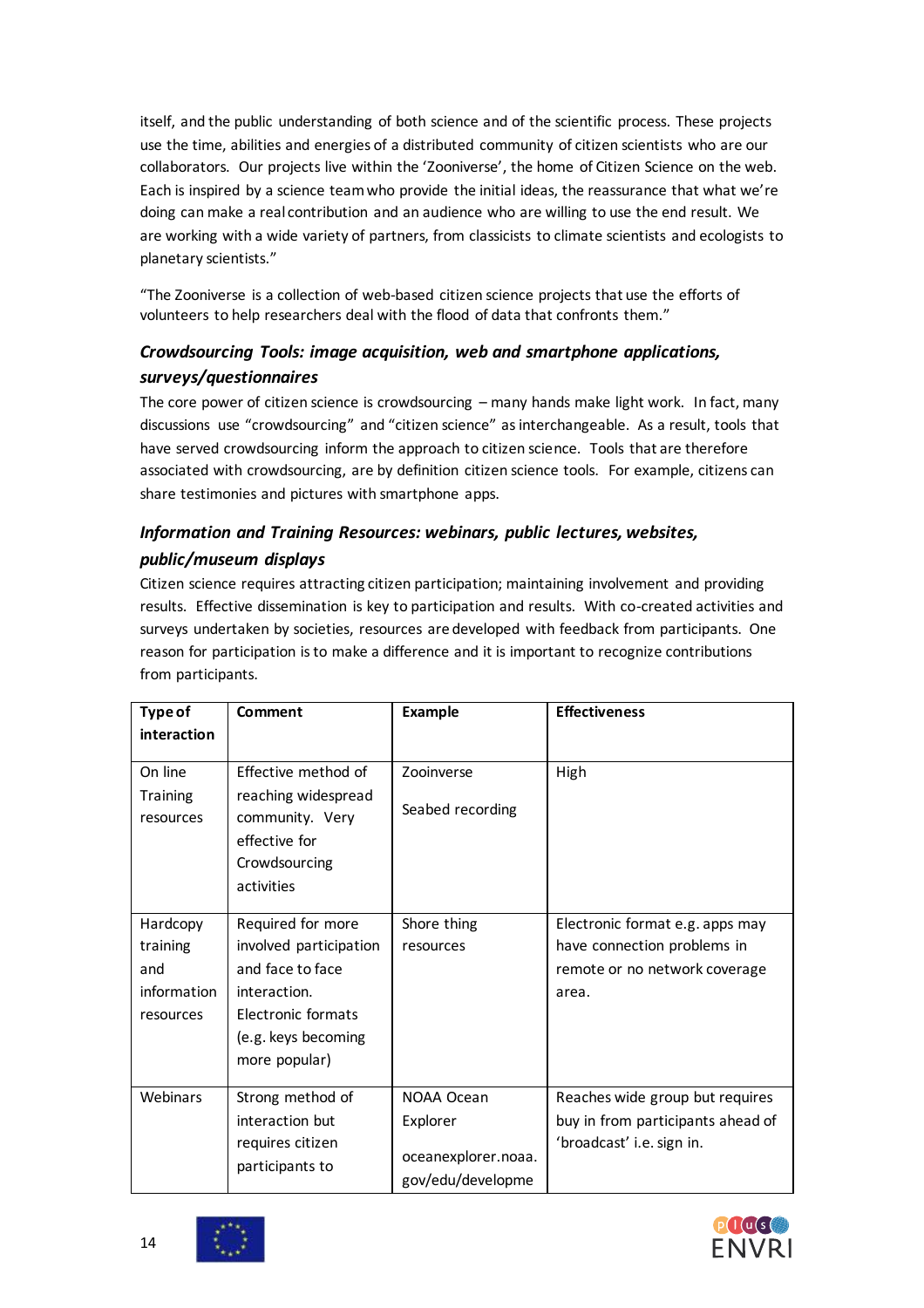|                    | already be aware                                                         | nt/online_developm<br>ent.html                                                                                                                                                                            |                                                                                                                                  |
|--------------------|--------------------------------------------------------------------------|-----------------------------------------------------------------------------------------------------------------------------------------------------------------------------------------------------------|----------------------------------------------------------------------------------------------------------------------------------|
| Public<br>Lectures | Includes novel areas<br>such as Scibar;<br>fishermans café               |                                                                                                                                                                                                           | Effective locally and very strong<br>for local/regional interaction and<br>recruitment.                                          |
| Websites           | Provides portals for<br>multiple recording<br>schemes                    | iRecord<br>nbn.org.uk/tools-<br>and-<br>resources/useful-<br>websites/database-<br>of-wildlife-surveys-<br>and-recording-<br>schemes/                                                                     | Effectiveness is based on usability.<br>Use of template format with<br>backend data warehouse will<br>allow quicker development. |
| Public<br>displays | Can be linked to<br>science centres and<br>museums or in public<br>space | $Escite - utilizing$<br>citizen science<br>activities of Sea<br>Change and<br><b>ENVRIplus projects</b><br><b>Brittany Ferries</b><br>working with ORCA<br>recording marine<br>mammals on Ferry<br>routes | Way to reach the public and seek<br>engagement.                                                                                  |

# <span id="page-14-0"></span>*Citizen Mobilization: rapid event response observations and human sensor networks*

The tradition of Natural History has been to make observations, not to steer directly towards a specific scientific enquiry, but rather to observe opportunistically. This has been a success factor when engaging citizen scientists and generating large amounts of data (e.g., [http://ebird.org,](http://ebird.org/) http://artportalen.se). Such liberty however can result in less structured and less representative data that pose some challenges when it comes to specific analyses, particularly when the standardisation assumes standard education of the observers – which tends to be less uniform among citizen scientists. In the future it is likely that many systems will initiate more structured citizen-based reporting schemes and projects, to generate data in response to specific events or to evaluate specific scientific hypotheses. Such event- or hypothesis-driven projects will benefit from implementing well-designed and standardized collection methods (Kopf et al, 2015). With appropriate guidelines and existing promotion channels, amateurs can indeed collect data of high quality equal to those collected by experts (Crall et al., 2011, Danielsen et al., 2014).

NOAA's Skywarn citizen reporting system is an example of citizen based event response systems [\(www.nws.noaa.gov/skywarn/\).](http://www.nws.noaa.gov/skywarn/) Here, the United States National Weather Service (NWS) has



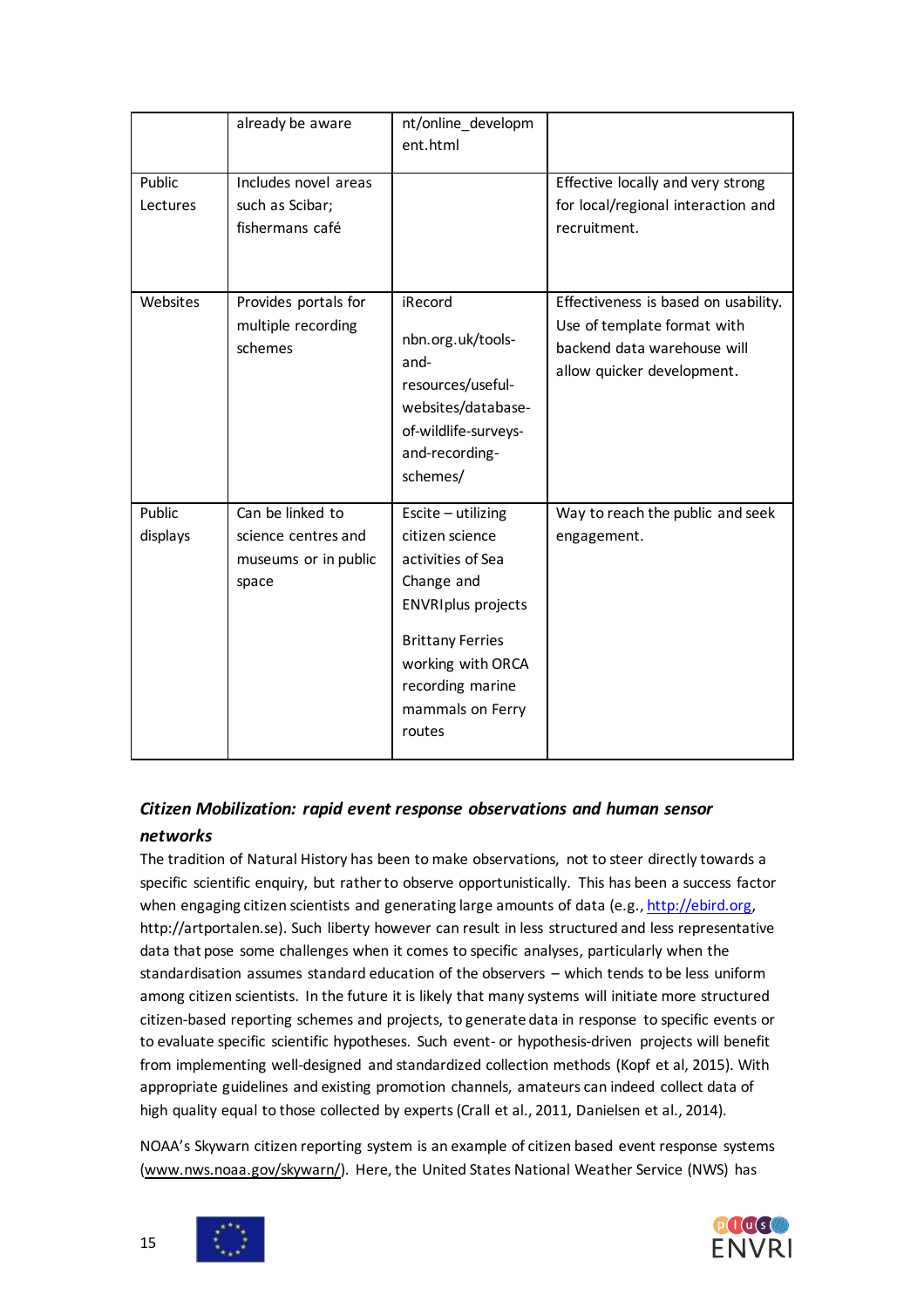built up a network consisting of 350.000 – 400.000 specially trained volunteers from across the country to report on severe thunderstorms, floods, tornadoes, snow and ice storms in their country. The work of these volunteers improves NWS's ability to forecast dangerous weather conditions

Likewise invasive species observation networks are becoming more and more popular. These citizen reporting networks provide effective means to detect alien species at an early stage of a potential invasion, when eradicative measures are still possible (Maistrello et al., 2016).

Research infrastructures should increase connectivity to support citizen science across the different domains of environmental research and leverage promising approaches to improve data collection with the help of the public, such as human sensor networks and event-response actions to collect scientific data.

#### <span id="page-15-0"></span>CONCLUSIONS

This document provides a roadmap to guide users into the world of citizen science. It will evolve over time with the growing input of other RI's and disciplines. It is designed to provide the citizen science neophyte or sceptic some resources and tools to actually try this approach…it is rewarding in many ways.

#### <span id="page-15-1"></span>*IMPACT ON PROJECT*

This overview of the scope of citizen science provides the framework within which other tasks in WP14 will be understood as they expand current frontiers in citizen science. The document will be updated through the course of the project and the final version will be included with the final report, thus providing all RI's with a primer on citizen science.

#### <span id="page-15-2"></span>*IMPACT ON STAKEHOLDERS*

This document provides a framework for consultation with those not directly involved in WP14, to contribute their experience and concerns around citizen science. Based on this shared experience, it will serve as a primer on citizen science for those RI's that have not developed much experience in this area, or have considered citizen science only in subsets of the full range of activity.

#### <span id="page-15-3"></span>REFERENCES

Bird, T.J, Bates, A.E., Lefcheck, J.S, Hill, N.A., Thomson, R.J., Edgar, G.J., Stuart-Smith, R.D., Wotherspoon, S., Krkosek, M., Stuart-Smith, J.F., Pecl, G.T., Barrett, N. & Frusher, S. 2013. Statistical solutions for error and bias in global citizen science datasets. Biological Conservation 173: 144–154.

Bonney, R., Ballard, H., Jordan, R., McCallie, E., Phillips, T., Shirk, J., and Wilderman, C. C. 2009. Public Participation in Scientific Research: Defining the Field and Assessing Its Potential for Informal Science Education. A CAISE Inquiry Group Report. Washington, D.C.: Center for Advancement of Informal Science Education (CAISE).

Bonney, R., Cooper, C.B., Dickinson, J., et al. 2009. Citizen science: a developing tool for expanding science knowledge and scientific literacy. BioScience 59: 977–84.

Bonney, R., Shirk, J., Phillips, T.B., Wiggins, A., Ballard, H.L., Miller-Rushing, A.J. & Parrish, J.K. 2014. Next steps for citizen science. Science 343: 1436–1437.



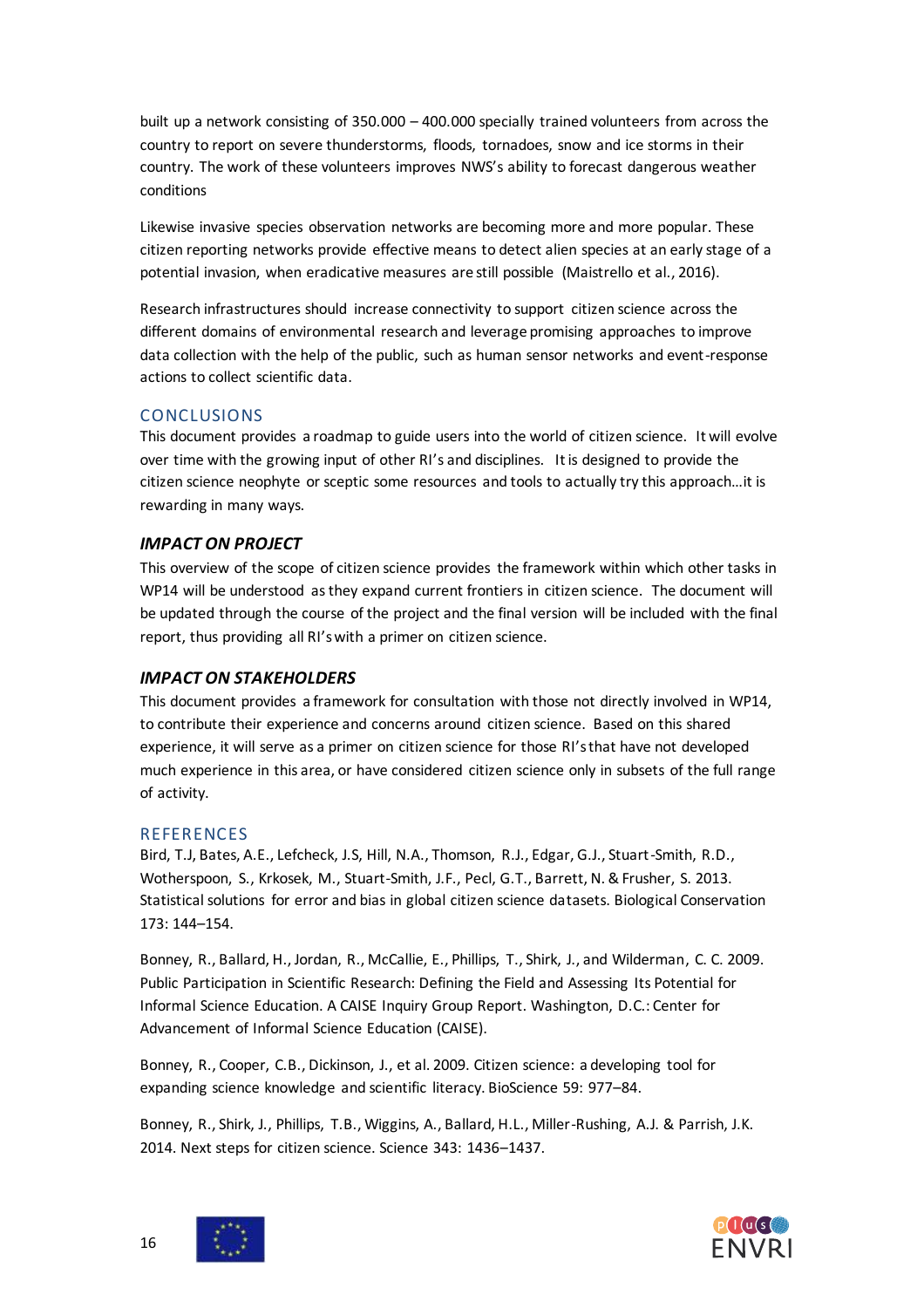Crall, A.W., Newman, G.J., Stohlgren, T.J., Holfelder, K.A., Graham, J. & Waller, D.M. 2011. Assessing citizen science data quality: an invasive species case study. Conservation Letters 4: 433–442.

Danielsen, F., Jensen, P.M., Burgess, N.D., et al. 2014. A multicountry assessment of tropical resource monitoring by local communities. Bioscience 64: 236–251.

Dickinson, J.L., Shirk, J., Bonter, D., Bonney, R. Crain, R.L., Martin, J., Phillips, T. & Purcell, K. 2012. The current state of citizen science as a tool for ecological research and public engagement. Frontiers in Ecology and the Environment. 10: 291–297.

Dickinson, J.L., Zuckerberg, B.J. & Bonter, D.N. 2010. Citizen science as an ecological research tool: challenges and benefits. Annu Rev Ecol Evol S 41: 149–72.

Gärdenfors U, Jönsson M, Obst M, Wremp AM, Kindvall O (2014) Swedish LifeWatch ─ a biodiversity infrastructure integrating and reusing data from citizen science, monitoring and research. Human Computation, Vol 1(2): 147-161. DOI: ISSN: 2330-8001, DOI: 10.15346/hc.v1i2.6

Geoghegan, H., Dyke, A., Pateman, R., West, S. & Everett, G. (2016) Understanding motivations for citizen science. Final report on behalf of UKEOF, University of Reading, Stockholm Environment Institute (University of York) and University of the West of EnglandAugust 2010

Hand, Eric 2010. People power: Networks of human minds are taking citizen science to a new level. NATURE, Vol 466: 685-687.

Hochachka, W.M., Fink, D., Hutchinson, R.A., Sheldon, D., Wong, W.-K. & Kelling, S. 2012. Dataintensive science applied to broad-scale citizen science. Trends in Ecology and Evolution 27: 130– 137.

Maistrello, L., Dioli, P., Bariselli, M. et al. Biol Invasions (2016). doi:10.1007/s10530-016-1217-z

Ollier, Gilles et al. http://citizenobs.eu/Portals/25/Downloads/Report\_2ndWorkshop\_CitizensObservatoriesCluster\_v1%200.pdf

Ralston Saul, John 1992. Voltaire's Bastards: The Dictatorship of Reason in the West. New York : Free Press : Maxwell Macmillan International, pp.640. ISBN 0029277256 :1856191974

Noble, David 1992. A World without Women: The Christian Clerical Culture of Western Science. New York: Knopf, pp352. ISBN 039455650X

Silvertown, J. 2009. A new dawn for citizen science. Trends in Ecology and Evolution. 24: 467– 471.

<span id="page-16-0"></span>Wright, Ronald 2004. A Short History of Progress. Massey lectures series, House of Anansi, pp.211. ISBN 0887847064, 9780887847066



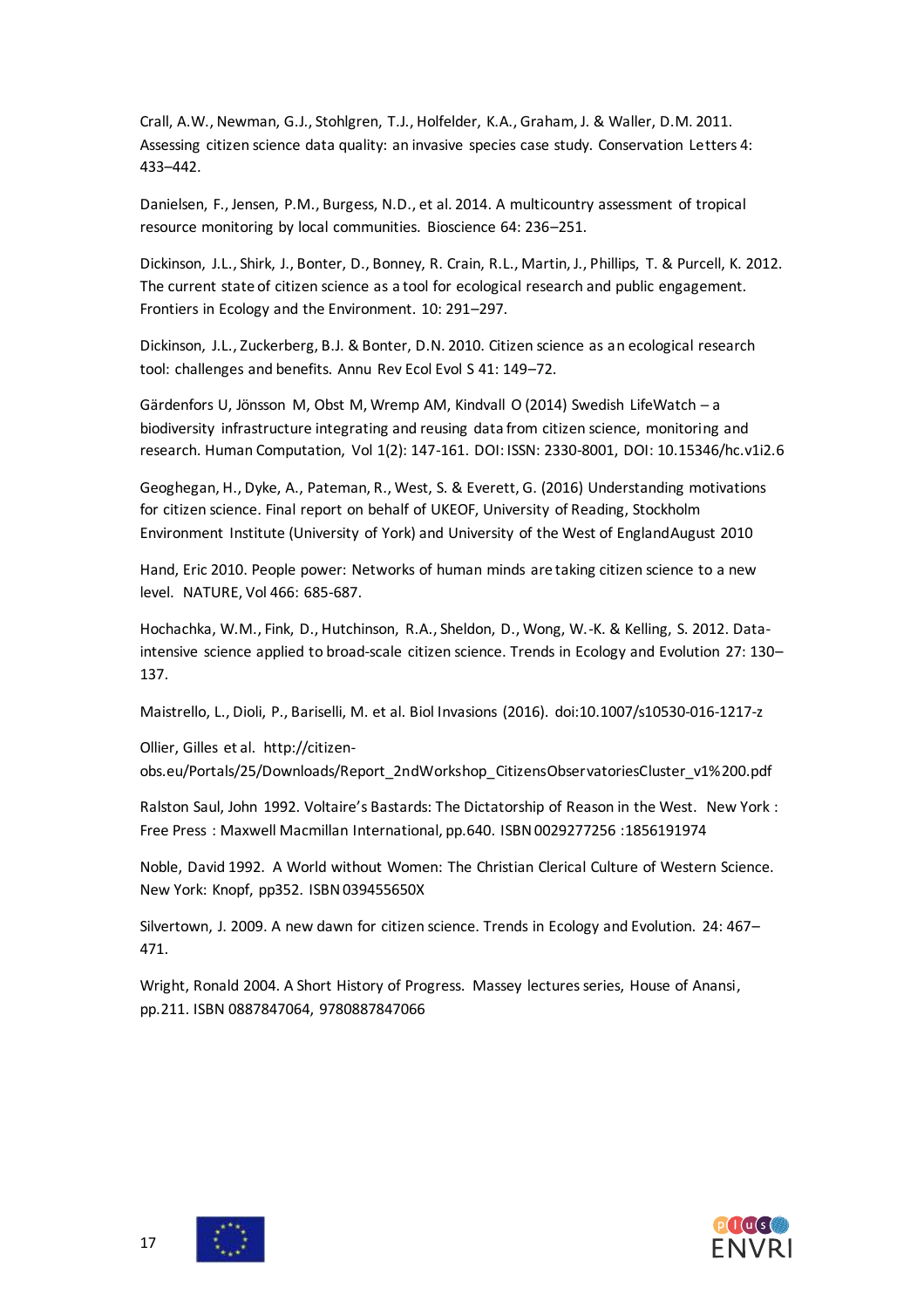# APPENDIX

# <span id="page-17-0"></span>*List of Citizen Science Projects*

This table lists some national to international level citizen science projects, which are provided as examples of different aspects of implementation.

| Project                        | <b>Website</b>                                                |
|--------------------------------|---------------------------------------------------------------|
| Argo adopt a float             | argofloats.wikispaces.com/Adopt+an+Argo+Float                 |
| Atlas of Living Australia      | www.csiro.au/en/Research/Collections/ALA                      |
| <b>B.C. Cetacean Sightings</b> | wildwhales.org/sightings-network/about-wild-whales/           |
| Network                        |                                                               |
| Beachwatch                     | www.mcsuk.org/beachwatch/                                     |
| (UK beach litter survey)       |                                                               |
| <b>Bioblitz</b>                | www.bnhc.org.uk/bioblitz/free-downloadable-resources/guide-   |
|                                | running-bioblitz                                              |
| <b>British Breeding Birds</b>  | www.bto.org/volunteer-surveys/bbs                             |
| survey                         |                                                               |
| <b>Citizen Scientists</b>      | www.citizenscientists.ca/Citizen_Scientists.html              |
| Coastbuster                    | www.oceannetworks.ca/learning/citizen-science/coastbuster     |
| <b>Cyril Diver Project</b>     | www.nationaltrust.org.uk/studland-beach/features/the-cyril-   |
|                                | diver-project                                                 |
| <b>Digital Fishers</b>         | www.oceannetworks.ca/learning/citizen-science/digital-fishers |
| Earthquake game,               | katepil6.wixsite.com/earthquake-school/slideshow              |
| Taiwan (Their system is        |                                                               |
| focused on Taiwan              | qcntw.earth.sinica.edu.tw/games/competitionV3/index.php       |
| territory and for schools.     |                                                               |
| <b>EMSC</b> are in discussion  |                                                               |
| with them to translate it      |                                                               |
| in English and to adapt it     |                                                               |
| to a worldwide context         |                                                               |
| and to a general adult         |                                                               |
| public.                        |                                                               |
| <b>EMSC QCN project</b>        | www.emsc-csem.org/service/QCN/                                |
| eOceans                        | www.eoceans.org/                                              |
| eShark                         | www.eshark.org/                                               |
| <b>Explore the Seafloor</b>    | www.exploretheseafloor.net.au/                                |
| Galaxy Zoo                     | www.galaxyzoo.org                                             |
| Harlequin ladybird             | www.harlequin-survey.org                                      |
| survey                         |                                                               |
|                                |                                                               |

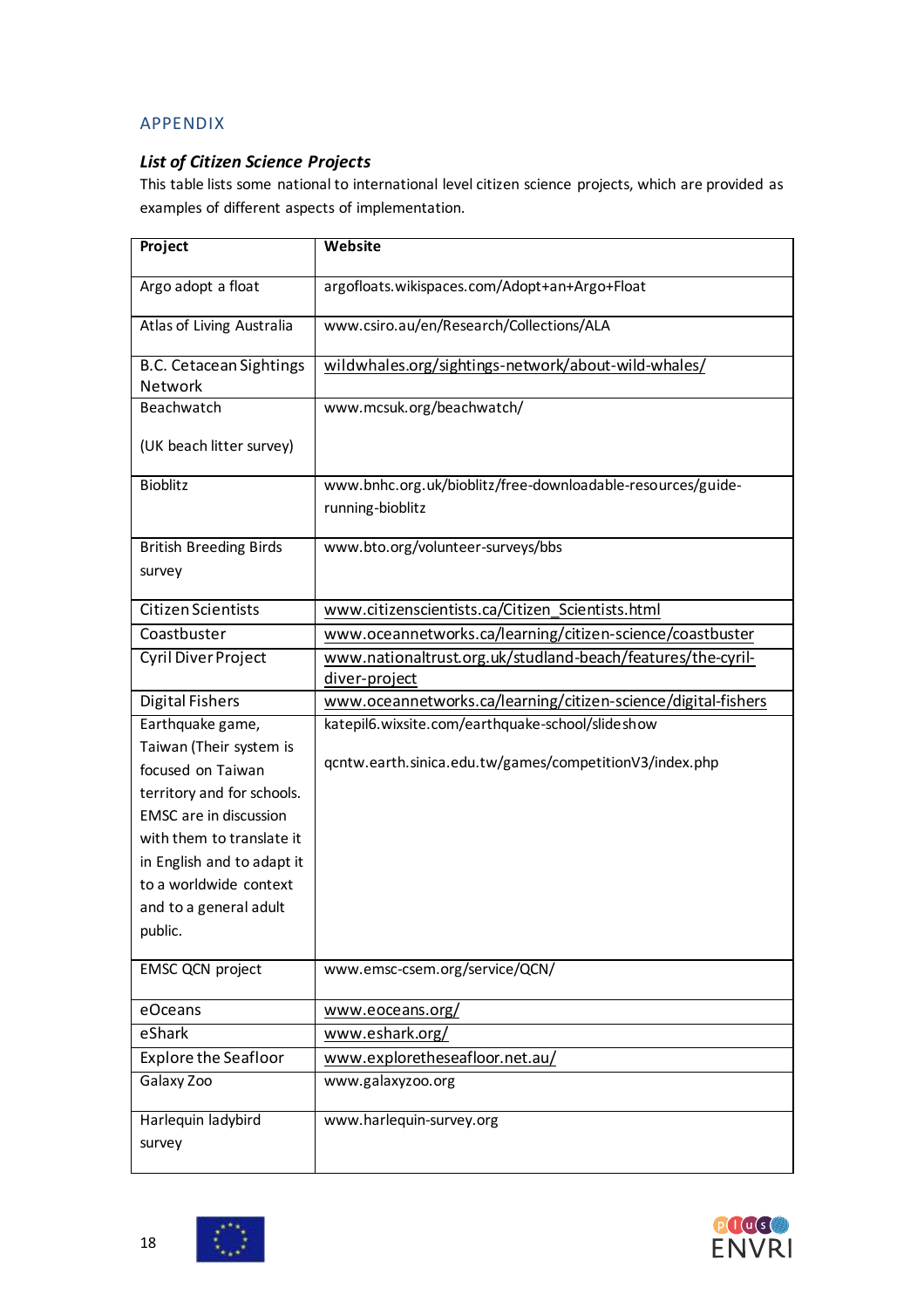| iNaturalist                                 | www.inaturalist.org/home                                       |
|---------------------------------------------|----------------------------------------------------------------|
| <i>iSeahorse</i>                            | www.iseahorse.org/                                             |
| <b>ISPOT</b>                                | www.ispotnature.org                                            |
|                                             |                                                                |
| Manta Matcher - The                         | mantamatcher.org/                                              |
| Wildbook for Manta                          |                                                                |
| Rays                                        |                                                                |
| Marine Metres Squared                       | www.mm2.net.nz/home                                            |
| Mitten crab (invasive/                      | www.mittencrabs.org.uk                                         |
| non native species)                         |                                                                |
|                                             |                                                                |
| Mosquito Alert: a                           | www.mosquitoalert.com/en/                                      |
| citizen platform for                        |                                                                |
| studying and control                        |                                                                |
| mosquitoes which                            |                                                                |
| transmit global diseases                    |                                                                |
| My Soil                                     | www.bgs.ac.uk/mysoil/                                          |
| mySoil gives you access                     |                                                                |
| to a comprehensive                          |                                                                |
| European soil properties                    |                                                                |
| map within a single app.                    |                                                                |
| Discover what lies                          |                                                                |
|                                             |                                                                |
| beneath your feet and<br>help us to build a |                                                                |
|                                             |                                                                |
| community dataset by                        |                                                                |
| submitting your own soil                    |                                                                |
| information.                                |                                                                |
| <b>National Biodiversity</b>                | nbn.org.uk/record-share-explore-data/start-recording-wildlife/ |
| Network (data                               |                                                                |
| compilation from UK                         |                                                                |
| citizen science with links                  |                                                                |
| to schemes).                                |                                                                |
|                                             |                                                                |
| Natusfera: a variant of                     | natusfera.gbif.es                                              |
| iNaturalist that is                         |                                                                |
| promoted by the                             |                                                                |
| Spanish node of GBIF                        |                                                                |
| Orca Game                                   | orchive.net/games/1                                            |
| Plankton Project                            | www.planktonportal.org/                                        |
| Quakecatcher (QCN                           | quakecatcher.net                                               |
| project developed by                        |                                                                |
| Stanford Univ.)                             |                                                                |
| <b>Reef Environmental</b>                   | www.reef.org/                                                  |
| <b>Education Foundation</b>                 |                                                                |
| (REEF)                                      |                                                                |
| Reef Life Survey (RLS)                      | www.reeflifesurvey.com/                                        |